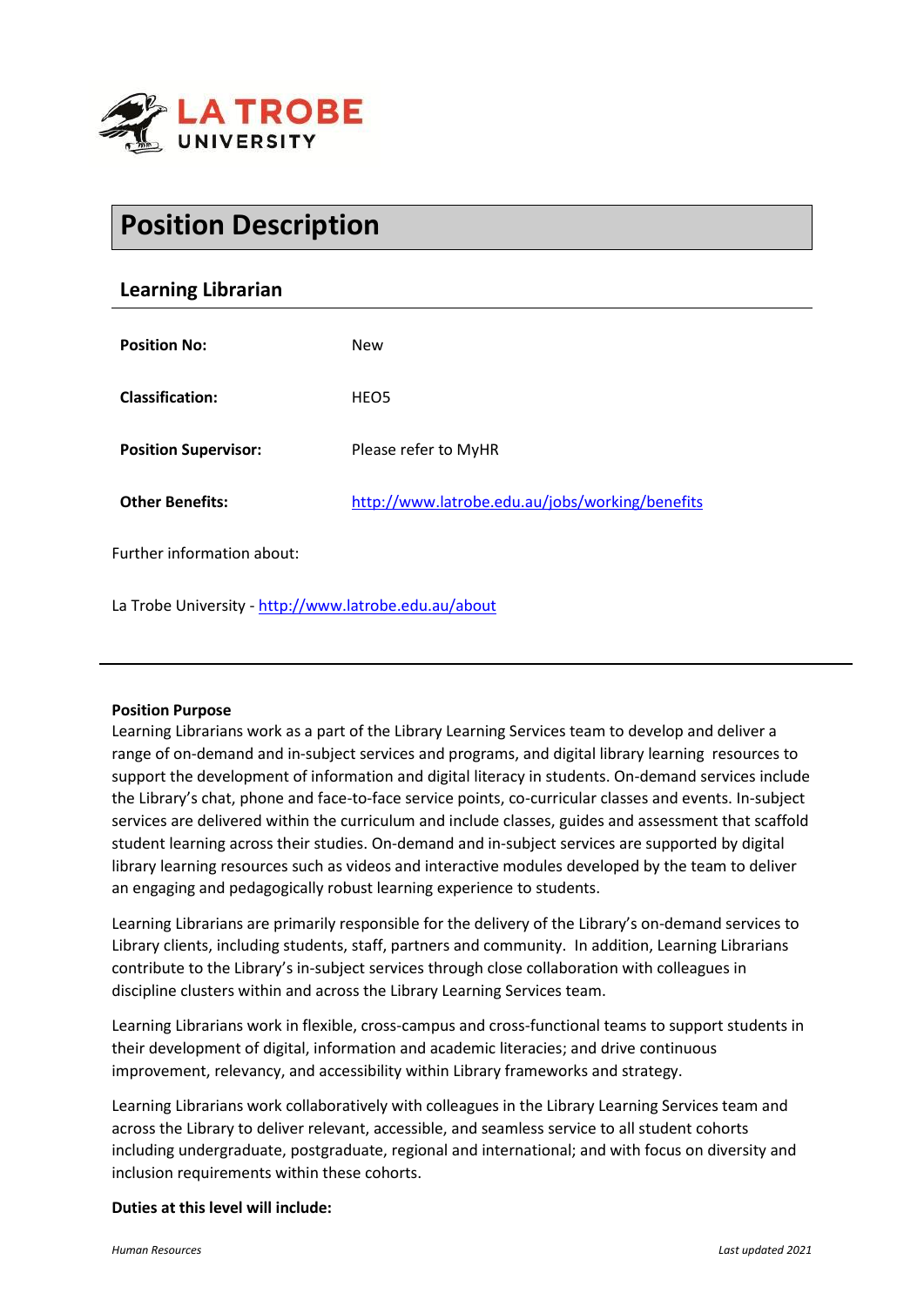- Deliver online and face-to-face services to meet identified service standards during regular rostered times, including evenings, weekends and public holidays as required.
- Participate in the development of on-demand services such as Library chat, phone, email and classes.
- Provide expertise related to Library systems and services (e.g. Alma).
- Support service delivery to LTU students and staff with a focus on all cohorts undergraduate, postgraduate, regional, international and equity and diversity groups; as well as external stakeholders such as ULANZ, CAVAL, clinical supervisors, Alumni and others as relevant.
- Participate in development and delivery of student-focused events such as Open Days, Orientation, and other student partnership initiatives.
- Contribute to the development of a coordinated approach across the Library Learning Services team and make recommendations to improve services.
- Collaborate with Senior Learning Librarians to develop content and deliver in-subject information and digital literacy programs and classes within discipline clusters.
- Demonstrate the ability to work autonomously and as part of a team, to support colleagues, and participate in wider team projects and initiatives.
- Collaborate across teams within and outside Library Learning Services to advocate for Library services, build relationships with internal and external stakeholders, and contribute to ongoing training and development for Library staff.
- Train and provide guidance to student casuals and other staff working in Library Learning Services to drive continuous improvement of systems and services.
- Contribute to workplace culture and safety, embracing diversity and inclusion and building a respectful workplace.
- Participate in Library face-to-face and online programs, and other operational duties as required.

# **Essential Criteria**

- Degree in information management or a relevant discipline, or an equivalent combination of relevant experience and education/training/experience.
- Demonstrated experience in delivery of on-demand services, including online and face-toface classes, weekend and out of hours work, and library systems such as Alma.
- Demonstrated understanding and knowledge of learning and teaching principles, and the role of the academic library in learning and teaching processes and workflows.
- Experience in developing and delivering programs to meet the learning needs of varying student cohorts in an academic library enviroment, including undergraduate, postgraduate, regional and international; and with specific focus on inclusion and diversity.
- Demonstrated understanding of, and experience with digital learning resources and pedagogy, including resource development, creative technologies, and online learning pedagogy.
- Demonstrated ability to set priorities, meet deadlines and monitor workflows within own area of responsibility; and to collaborate effectively within and across teams, and with external stakeholders, to ensure an optimum student experience and outcomes.
- Demonstrated ability to work autonomously and as part of a team, to support others, and to participate in wider team projects and initiatives in the drive for continuous improvement.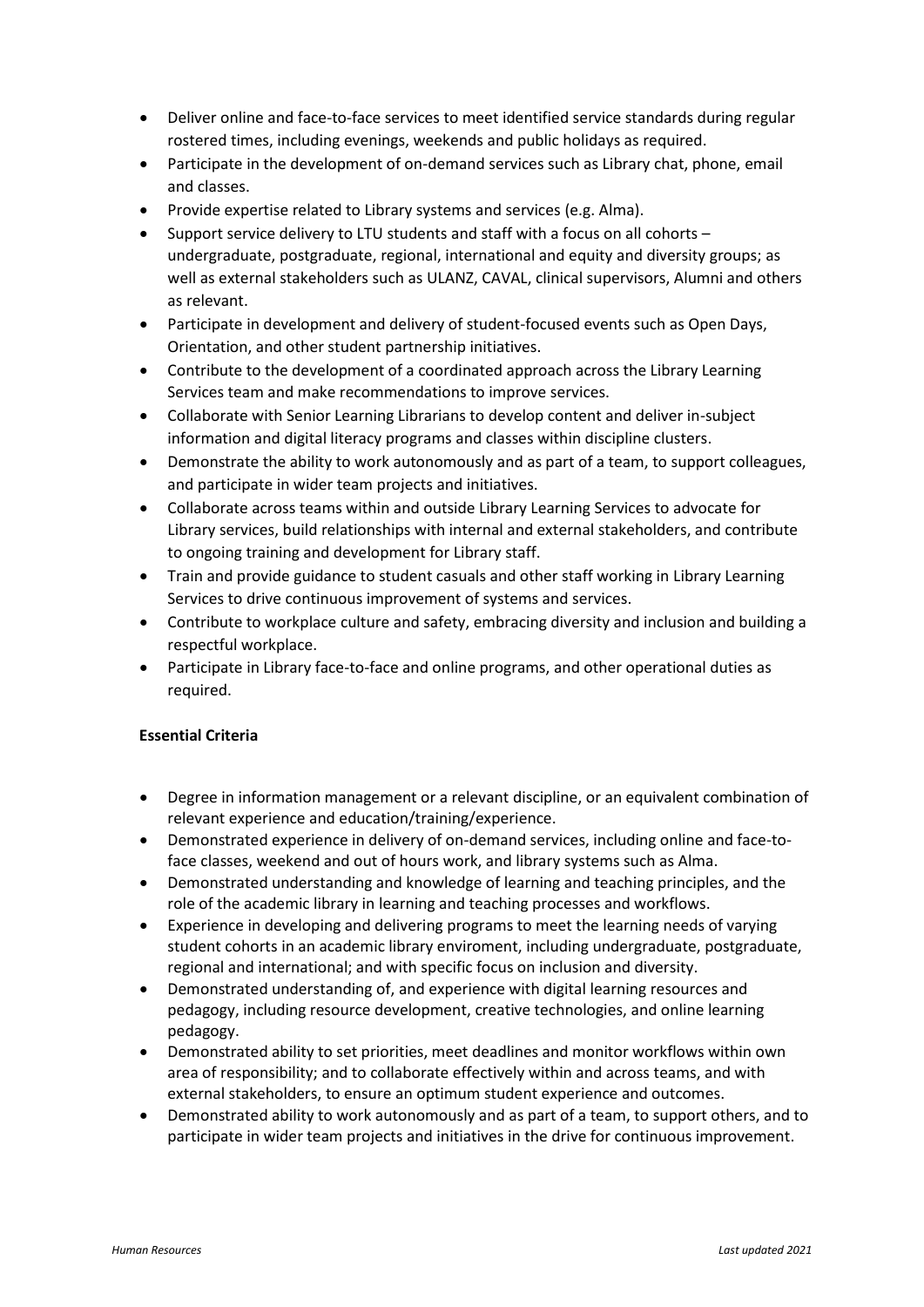### **Capabilities required to be successful in the position**

- Ability to work collaboratively, recognise the value of diversity and model accountability, connectedness, innovation and care.
- Ability to think creatively, explore new ideas and respectfully challenge existing practices in order to improve current ways of working.
- Ability to demonstrate self-awareness, see things from another person's perspective and actively seek out and act on feedback to improve knowledge, skills and behaviour.
- Ability to build a culture of continuous improvement, implementing ideas generated by team members.

#### **Essential Compliance Requirements**

To hold this La Trobe University position the occupant must:

- hold, or be willing to undertake and pass, a Victorian Working With Children Check; AND
- take personal accountability to comply with all University policies, procedures and legislative or regulatory obligations; including but not limited to TEQSA and the Higher Education Threshold Standards.

#### **Other Information**

The position description is indicative of the initial expectation of the role and subject to changes to University goals and priorities, activities or focus of the job.